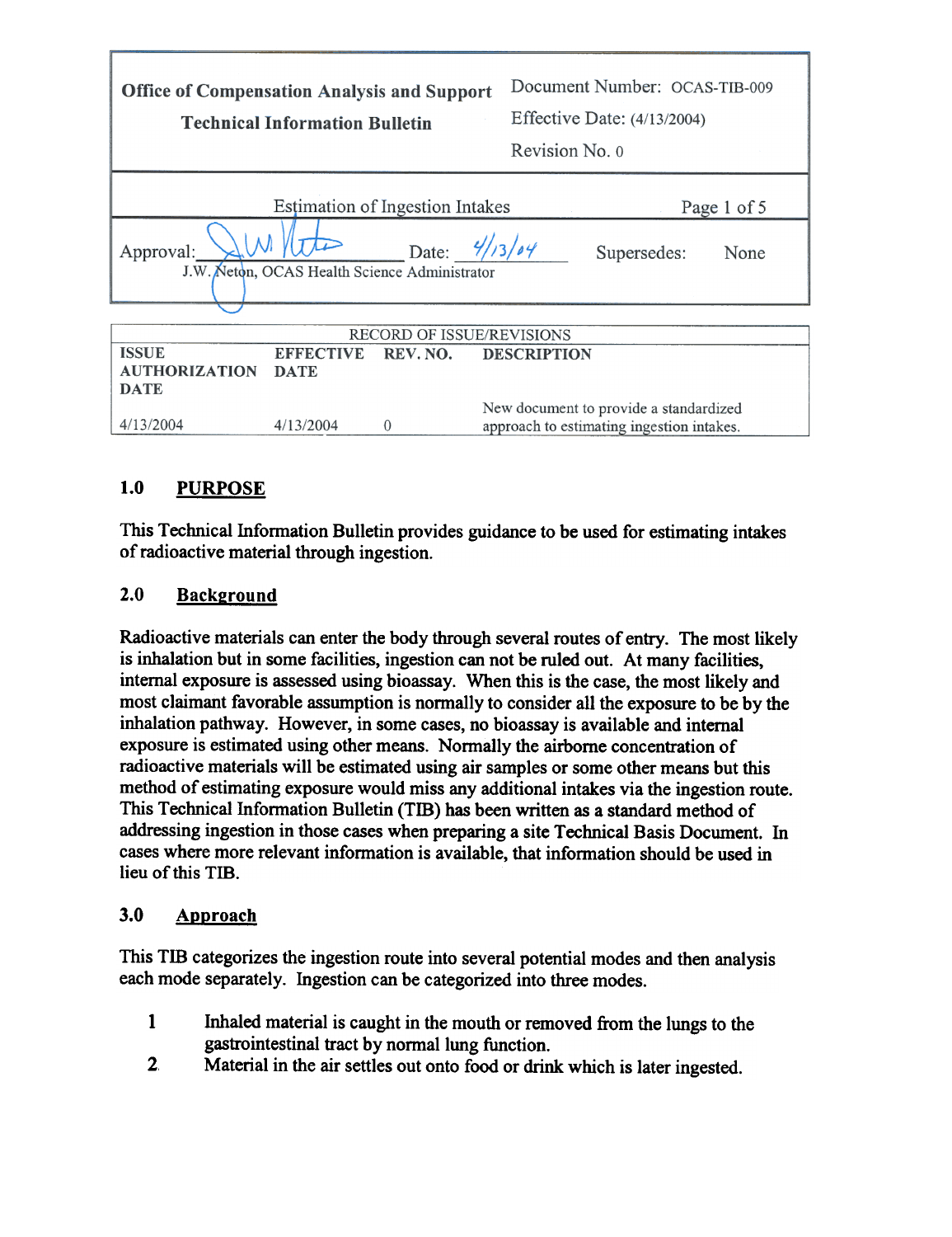| Office of Compensation Analysis and Support<br><b>Technical Information Bulletin</b> |                | Document Number: OCAS-TIB-009 |  |
|--------------------------------------------------------------------------------------|----------------|-------------------------------|--|
| <b>Effective Date: (4/13/2004)</b>                                                   | Revision No. 0 | Page 2 of 5                   |  |

3 Material is transferred from contaminated surfaces to an individuals hand and then ingested.

#### Mode I

The first mode is accounted for in the inhalation calculation through the use of the ICRP 66 lung model. No further assignment of ingestion dose from this mode is required.

### Mode 2

This mode applies to the settling of material from the air to food or drink. The settling onto food is considered low. Most food is kept in a container or wrapping and opened just prior to eating. This is especially true in a dusty environment (the dose from this mode of ingestion would be small if not in a dusty environment). It is possible to transfer contamination from the hands to the food (such as a sandwich) but that mode is explored in ingestion mode 3.

The amount of material settling into a drink would depend primarily on the size and type of the opening of the drink, how long the drink is in the area before it is consumed, and if and how often residual drink is dumped or rinsed out of a reusable container (such as a coffee cup). These criteria will be maximized for this analysis so that the container is assumed to have an open top with a three inch diameter (such as a coffee cup). It is assumed to be in the area the entire work day and it is assumed that all the drink is consumed (none was disposed of).

It should be noted that this estimate would not account for material settling directly onto food. It is assumed that this pathway would be small since food stored in a dusty environment is likely contained in some manner. However, this TIB provides a reasonably high estimate of the amount ingested from drink in order to account for the possibility.

### Mode 3

This mode applies to the transfer of material from contaminated surfaces to an individual's hands and subsequently the ingestion of that material. For this mode, only the readily removable material is important. The primary source of removable surface contamination is the settling of airborne dust onto horizontal surfaces. Removal mechanisms can include natural or forced ventilation, housekeeping, and resuspension into the air.

This analysis will assume that the only removal mechanism is the transfer of material from the surface to an individual's hands. An equilibrium contamination level can then be calculated in which the deposition of contamination (from the settling of airborne contamination) is equal to the removal rate (from transfer to hands).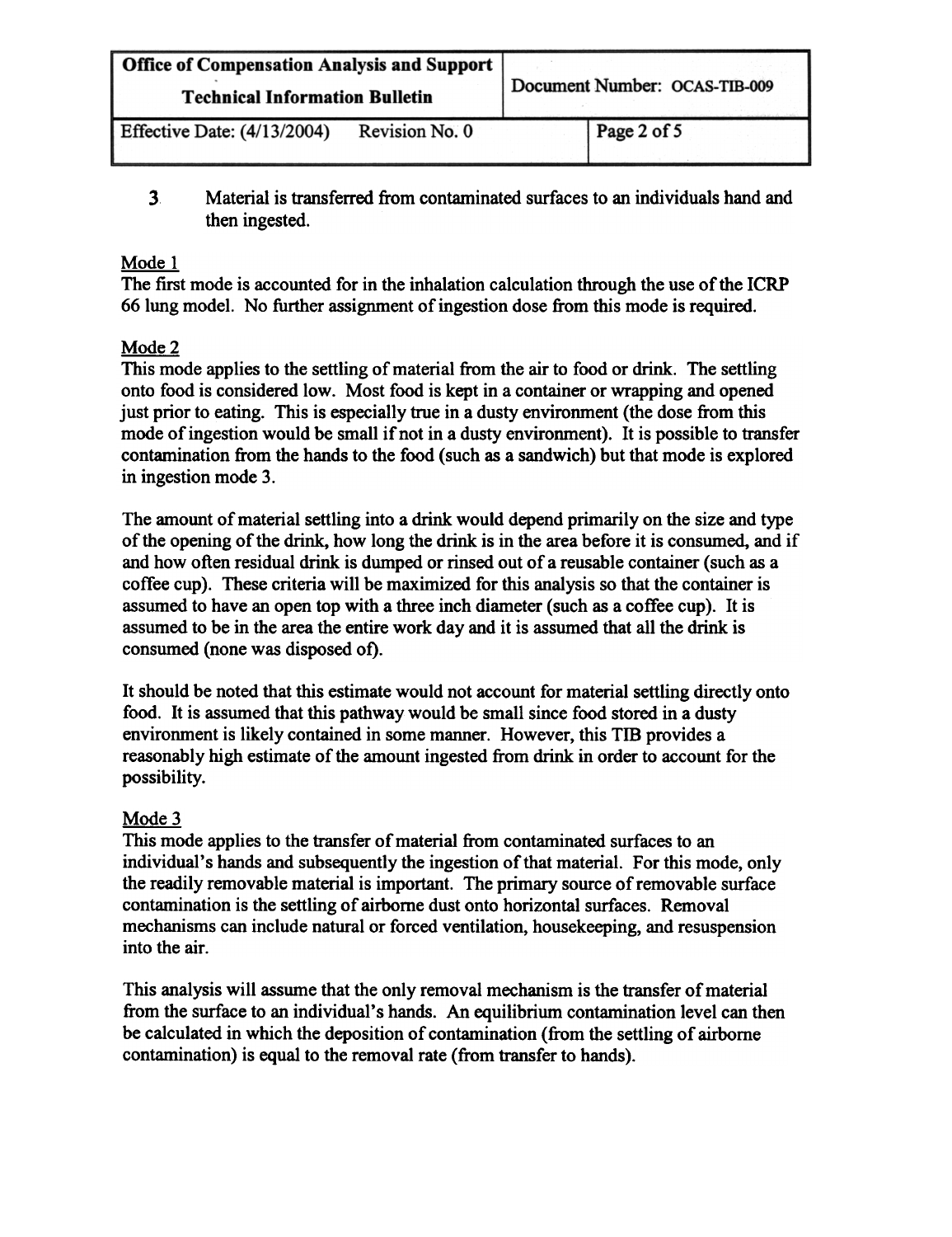| Office of Compensation Analysis and Support |                | Document Number: OCAS-TIB-009 |  |
|---------------------------------------------|----------------|-------------------------------|--|
| <b>Technical Information Bulletin</b>       |                |                               |  |
| Effective Date: (4/13/2004)                 | Revision No. 0 | Page 3 of 5                   |  |

### 4.0 Calculations

#### Settling Rate

For this analysis, the calculated terminal settling velocity of 0.00075 m/s is used. This value is multiplied by the airborne concentration (in activity per  $m<sup>3</sup>$ ) to arrive at the rate at which contamination is settling onto horizontal surfaces (in activity per  $m<sup>2</sup>$  per sec.).

#### Mode 2 calculation

Using the assumptions described above for mode 2, the activity that settles into a 3 inch diameter coffee cup over the course of an 8 hour day can be calculated as follows.

A pCi/m<sup>3</sup> \* 0.00075m/s \* 0.00456m<sup>2</sup> \* 8hours \* 3600 sec/hour = 0.0985 \* A pCi

This implies that activity ingested on a daily basis from this mode is equivalent to approximately 10% of the activity per cubic meter in air. For clarity, the activity unit of pCi was used in this example but the result is the same for any activity unit.

#### Mode 3 calculation

Using the assumptions described above for mode 3, and equilibrium surface contamination can be determined by assuming the rate that contamination is deposited equals the rate that it is removed.

#### $R = k*S$

Where:

R = the rate material settles out of the air (A pCi/m<sup>3</sup>\* 0.00075 m/s)

 $K =$  the fraction of surface contamination removed each day

S = the surface contamination level ( $pCi/m<sup>2</sup>$ )

Once this contamination level is determined, the amount of activity on the individuals hand is assumed to be some fraction (Fh) of this level. The amount of activity actually ingested is assumed to be some fraction (Fi) of the activity on the individual's hand. A study was done at the Oak Ridge Gaseous Diffusion Plant (ORGDP) to detennine the intake of uranium from hand contamination. The study indicated that the amount of uranium that is transferred from the hand to the cigarette while smoking was approximately 1 % of the material on the surface of the hand (Bailey 1958). For this analysis, that fraction is assumed to be 10%. Therefore, the amount of activity ingested from this mode can be calculated as:

 $R/k$  \*Fh \* Fi = ingested activity Or A pCi/m<sup>3</sup> \* 0.00075 m/s / k \* Fh \* Fi \* 24 hours \* 3600 sec/hour \* 0.0155 m<sup>2</sup> = activity ingested.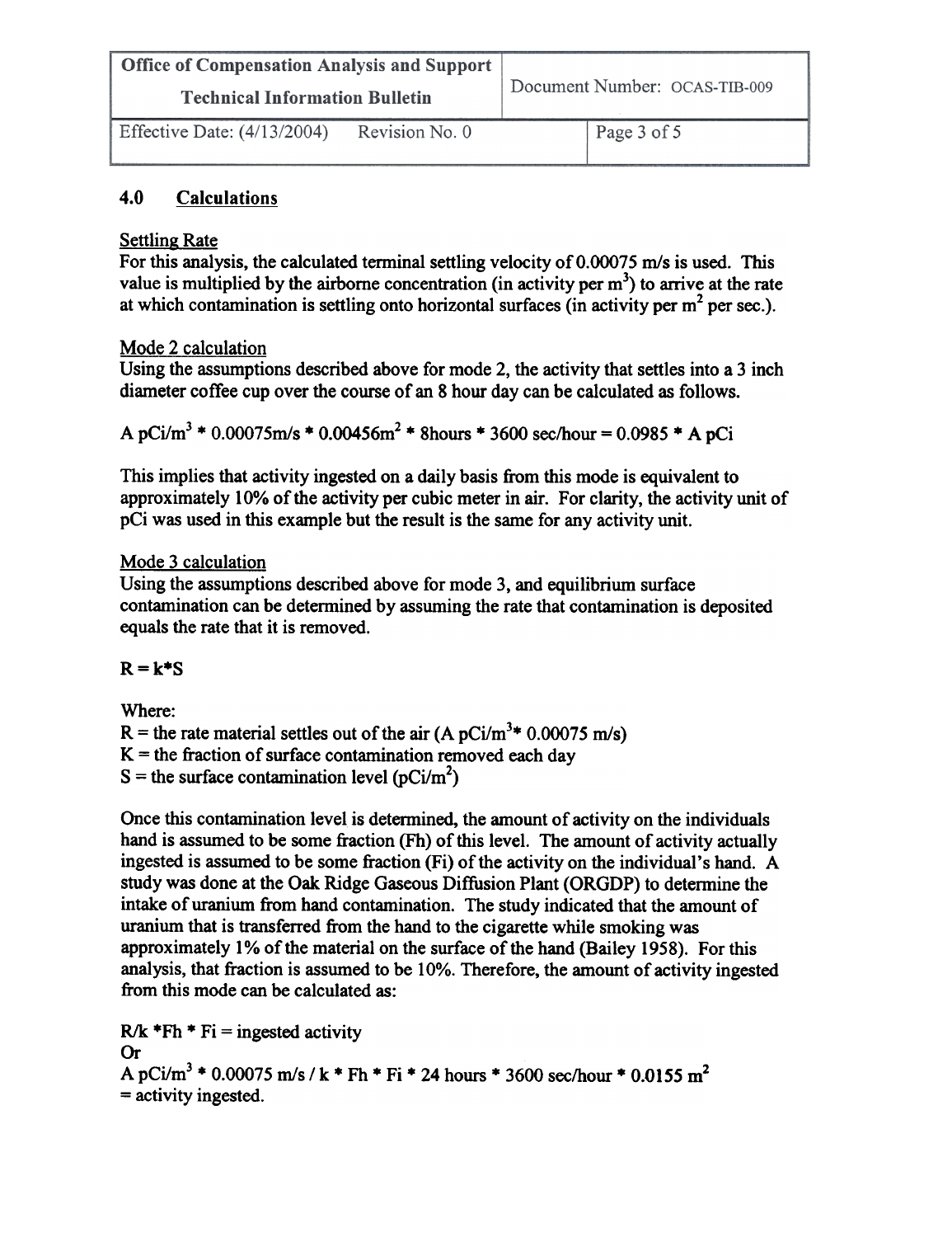| Office of Compensation Analysis and Support<br><b>Technical Information Bulletin</b> |                | Document Number: OCAS-TIB-009 |  |
|--------------------------------------------------------------------------------------|----------------|-------------------------------|--|
| Effective Date: $(4/13/2004)$                                                        | Revision No. 0 | Page 4 of 5                   |  |

Note that  $0.0155 \text{ m}^2$  represents the surface area of a four inch by six inch hand. Also note that the time interval is 24 hours. That accounts for the possibility of 24 hour per day operations.

Since the assumption was made that the only removal mechanism is the transfer of material to the individual,  $Fh = k$  and these two terms cancel out. Inserting 0.1 (10%) for Fi then give us:

A pCi/m<sup>3</sup> \* 0.00075 m/s \* 0.1 \* 24 hours \* 3600 sec/hour \* 0.0155 m<sup>2</sup>  $= 0.100 * A pCi/m<sup>3</sup>$ 

This implies that activity ingested on a daily basis from this mode is equivalent to approximately 10% of the activity per cubic meter in air. The activity unit of pCi was used in this example but the result is the same for any activity unit.

It should be noted that it is likely an individual would transfer removable contamination from many locations in the facility. Each of these individual transfers would accumulate on the individual's hands. The number of horizontal surfaces an individual touches throughout his work day would be difficult to accurately estimate. Therefore, this analysis assumes that the individual transfers contamination from only one surface to his hand. While at first this may appear to be unrealistically low, it should be noted that the favorable parameters in this analysis causes the contamination on the individuals hand to equal the amount of activity deposited on the floor though the course of an entire 24 hour period.

### 5.0 Conclusions

It should be noted that while the length of the work day was used in this calculation, the result was based on a fraction of the airborne activity. If a different length workday is used, the ingested activity from mode 2 can be adjusted to account for that. The ingested activity for mode 3 is unaffected since it assumes 24 hours per day settling.

The amount of activity ingested on a daily basis can be approximated by assuming it to be 0.2 times the activity per cubic meter of air. The fl value for the ingestion should be the same as that used for inhalation.